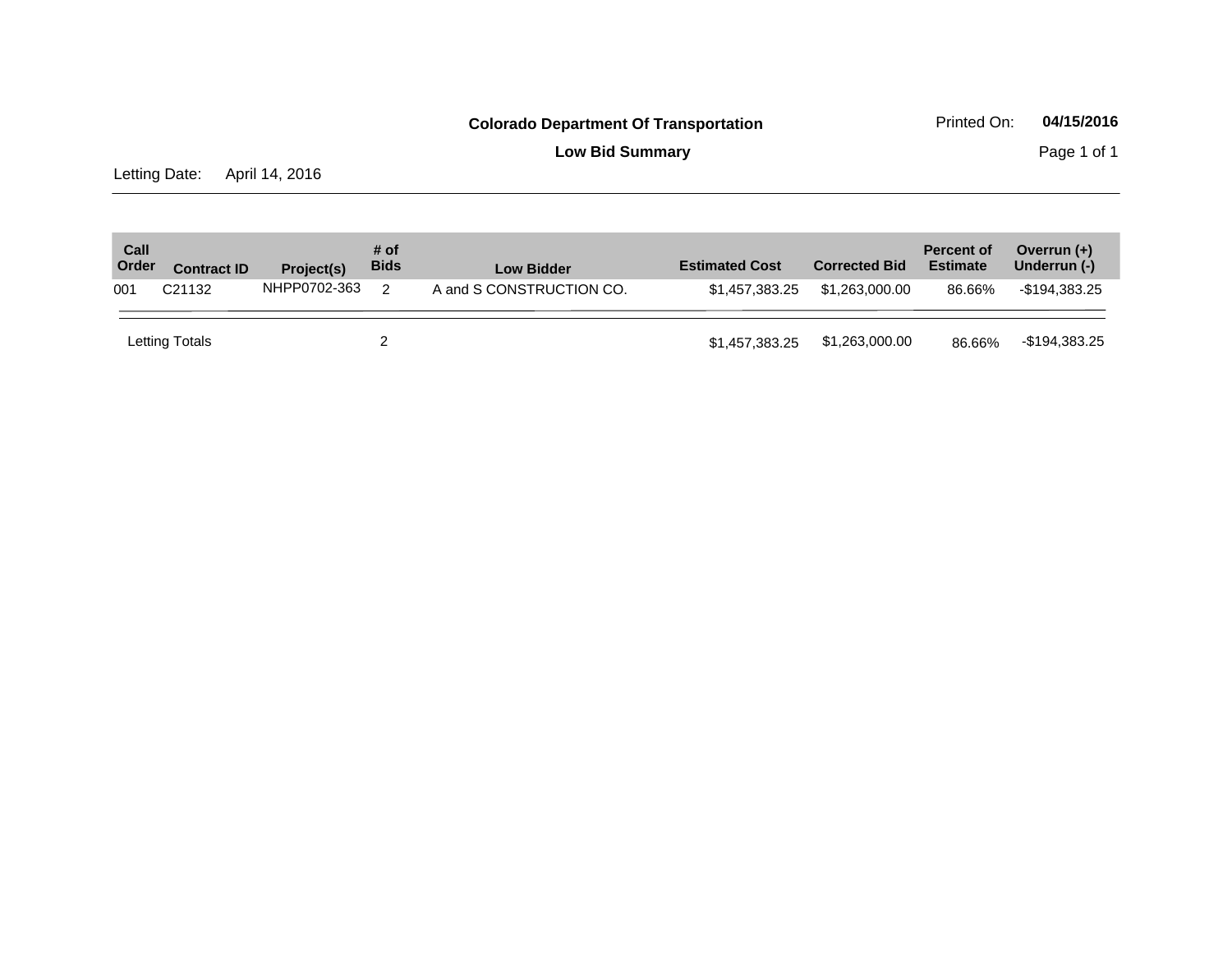|               |                |              | <b>Colorado Department Of Transportation</b>      | Printed On:              | 04/15/2016  |
|---------------|----------------|--------------|---------------------------------------------------|--------------------------|-------------|
|               |                |              | <b>Vendor Ranking</b>                             |                          | Page 1 of 1 |
| Letting No:   | 20160414       | Contract ID: | C21132                                            | Project(s): NHPP0702-363 |             |
| Letting Date: | April 14, 2016 | Region:      | 3                                                 |                          |             |
| Letting Time: | 10:00 AM       |              | Contract Time: 10/13/16 COMPLETION<br><b>DATE</b> | Counties: SUMMIT         |             |

Contract Description: I-70 (EB) OFFICERS GULCH TO FRISCO MM 197.5 TO MM 203.5

| Rank | <b>Vendor ID</b> | <b>Vendor Name</b>                     | <b>Total Bid</b> | <b>Percent Of</b><br><b>Low Bid</b> | <b>Percent Of</b><br><b>Estimate</b> |
|------|------------------|----------------------------------------|------------------|-------------------------------------|--------------------------------------|
|      | 005A             | A and S CONSTRUCTION CO.               | \$1,263,000.00   | 100.00%                             | 86.66%                               |
| 2    | 027A             | APC SOUTHERN CONSTRUCTION COMPANY, LLC | \$1,431,486.45   | 113.34%                             | 98.22%                               |
| 0    | -EST-            | <b>Engineer's Estimate</b>             | \$1,457,383.25   | 115.39%                             | 100.00%                              |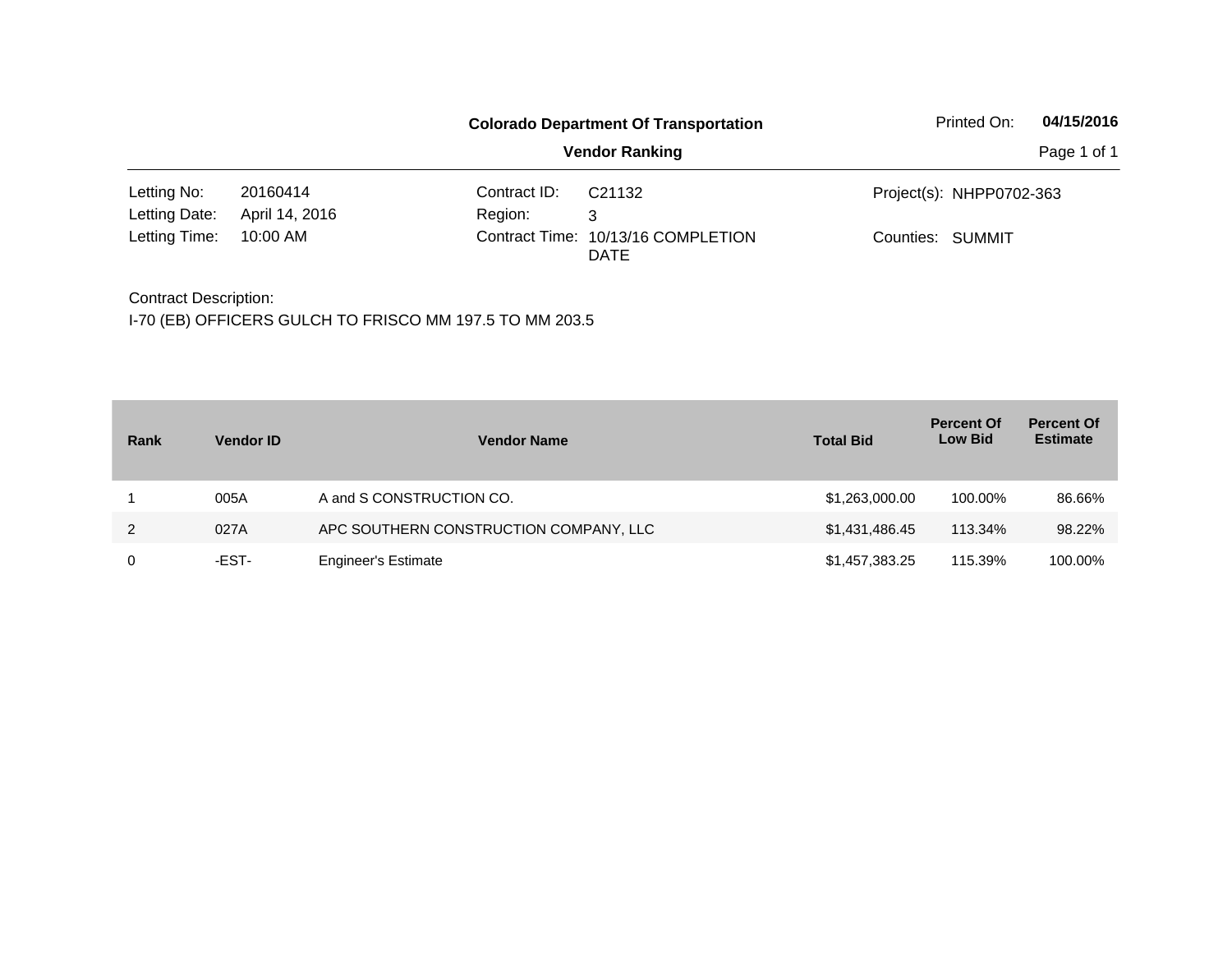**Quantity Unit Price Unit Price Ext** Item Code Description Quantity Unit Price Amount Unit Price Amount Unit Price **Ext Unit Price Amount Ext Amount (0) -EST-Engineer's Estimate (1) 005A A and S CONSTRUCTION CO. (2) 027A APC SOUTHERN CONSTRUCTION Description SECTION:** 0001 BID ITEMS **LCC:** 202-00240 Removal of Asphalt Mat (Planing) 78,666.000 SY 2.50000 196,665.00 2.00000 157,332.00 2.40000 188,798.40 202-00250 Removal of Pavement Marking 29,205.000 SF 1.35000 39,426.75 0.72000 21,027.60 0.70000 20,443.50 202-00810 Removal of Ground Sign 4.000 EACH 75.00000 300.00 120.75000 483.00 123.00000 492.00 203-01597 Potholing 10.000 HOUR 300.00000 3,000.00 50.00000 500.00 300.00000 3,000.00 208-00035 Aggregate Bag 100.000 LF 10.00000 1,000.00 1.00000 100.00 12.00000 1,200.00 208-00103 Removal and Disposal of Sediment (Labor) 10.000 HOUR 55.00000 550.00 1.00000 10.00 120.00000 1,200.00 208-00106 Sweeping (Sediment Removal) 10.000 HOUR 200.00000 2,000.00 1.00000 10.00 360.00000 3,600.00 208-00107 Removal of Trash 10.000 HOUR 90.00000 900.00 1.00000 10.00 240.00000 2,400.00 403-34801 Hot Mix Asphalt (Grading SX) (100) 8,653.000 TON 85.00000 735,505.00 70.00000 605,710.00 87.15000 754,108.95 411-03352 Asphalt Cement Performance Grade (PG 58-28) 519.000 TON 500.00000 259,500.00 383.00000 198,777.00 396.25000 205,653.75 411-10253 Emulsified Asphalt (CSS-1H) 4,291.000 GAL 4.50000 19,309.50 4.00000 17,164.00 4.40000 18,880.40 614-00011 Sign Panel (Class I) 96.000 SF 25.00000 2,400.00 24.15000 2,318.40 24.60000 2,361.60 614-01585 Steel Sign Support (2-1/2 Inch Round Sch 80) (Post) 88.000 LF 30.00000 2,640.00 24.15000 2,125.20 24.60000 2,164.80 **Tabulation of Bids Page 1 of 3 Page 1 of 3** 10:00 AM Counties: SUMMIT Letting Date: April 14, 2016 **3** Region: 3 C21132 Region: Letting Time: Letting No: 20160414 Contract ID: C21132 Counties: Counties: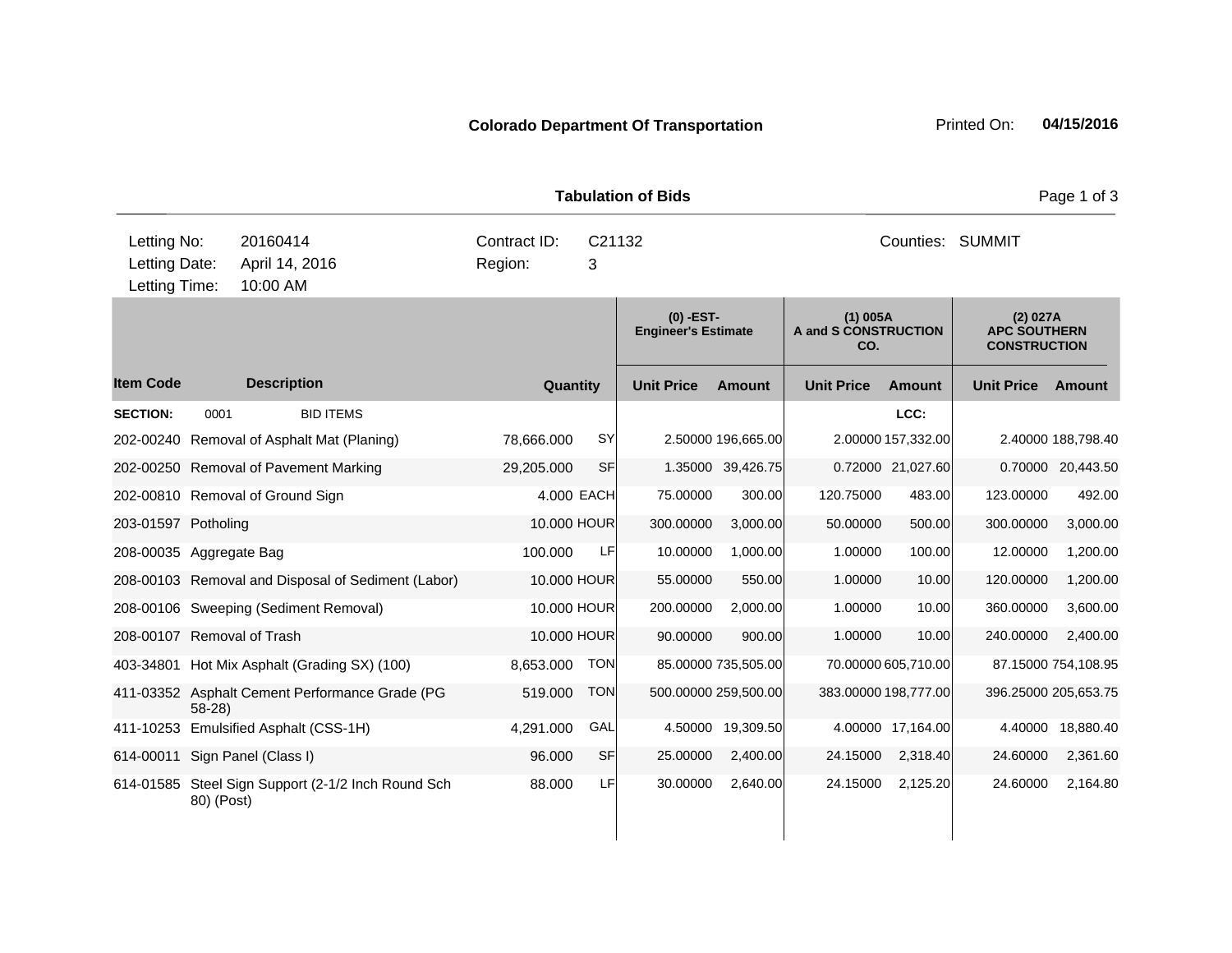| <b>Tabulation of Bids</b>                     |               |                                                    |                         |             |                                           |                    |                                           |                    | Page 2 of 3                                                                   |                    |
|-----------------------------------------------|---------------|----------------------------------------------------|-------------------------|-------------|-------------------------------------------|--------------------|-------------------------------------------|--------------------|-------------------------------------------------------------------------------|--------------------|
| Letting No:<br>Letting Date:<br>Letting Time: |               | 20160414<br>April 14, 2016<br>10:00 AM             | Contract ID:<br>Region: | C21132<br>3 |                                           |                    |                                           |                    | <b>Counties: SUMMIT</b>                                                       |                    |
|                                               |               |                                                    |                         |             | $(0)$ -EST-<br><b>Engineer's Estimate</b> |                    | $(1)$ 005A<br>A and S CONSTRUCTION<br>CO. |                    | (2) 027A<br><b>APC SOUTHERN</b><br><b>CONSTRUCTION</b><br><b>COMPANY, LLC</b> |                    |
| <b>Item Code</b>                              |               | <b>Description</b>                                 | Quantity                |             | <b>Unit Price</b>                         | <b>Amount</b>      | <b>Unit Price</b>                         | <b>Amount</b>      | <b>Unit Price</b>                                                             | Amount             |
| <b>SECTION:</b>                               | 0001          | <b>BID ITEMS</b>                                   |                         |             |                                           |                    |                                           | LCC:               |                                                                               |                    |
| 614-01588                                     | 80)(Slipbase) | Steel Sign Support (2-1/2 Inch Round Sch           |                         | 8.000 EACH  | 300.00000                                 | 2,400.00           | 398.48000                                 | 3,187.84           | 405.00000                                                                     | 3,240.00           |
| 626-00000                                     | Mobilization  |                                                    | 1.000                   | L SI        | 90,000.00000                              | 90,000.00          | 150,000.00000 150,000.00                  |                    | 100,000.00000 100,000.00                                                      |                    |
|                                               |               | 626-01104 Public Information Services (Tier IV)    | 1.000                   | L S         | 5,000.00000                               | 5,000.00           | 5,036.70000                               | 5,036.70           | 8,400.00000                                                                   | 8,400.00           |
|                                               |               | 627-00003 Thermoplastic Pavement Marking (Inlaid)  | 238.000                 | SFI         | 40.00000                                  | 9,520.00           | 21.74000                                  | 5,174.12           | 22.25000                                                                      | 5,295.50           |
|                                               |               | 627-00008 Modified Epoxy Pavement Marking          | 305.000                 | GAL         | 80.00000                                  | 24,400.00          |                                           | 90.56000 27,620.80 | 92.70000                                                                      | 28,273.50          |
|                                               |               | 627-00013 Pavement Marking Paint (High Build)      | 305.000                 | GAL         |                                           | 45.00000 13,725.00 |                                           | 78.49000 23,939.45 |                                                                               | 80.35000 24,506.75 |
| 630-00000 Flagging                            |               |                                                    | 400,000 HOUR            |             | 35.00000                                  | 14,000.00          |                                           | 27.17000 10.868.00 | 34.45000                                                                      | 13,780.00          |
|                                               |               | 630-00007 Traffic Control Inspection               | 8.000                   | DAY         | 300.00000                                 | 2,400.00           | 90.56000                                  | 724.48             | 492.00000                                                                     | 3,936.00           |
|                                               |               | 630-00012 Traffic Control Management               | 20,000                  | <b>DAY</b>  | 800.00000                                 | 16,000.00          | 784.88000                                 | 15,697.60          | 1,292.00000 25,840.00                                                         |                    |
| 630-80001                                     |               | Flashing Beacon (Portable)                         |                         | 2.000 EACH  | 1,000.00000                               | 2,000.00           | 905.63000                                 | 1,811.26           | 61.50000                                                                      | 123.00             |
|                                               |               | 630-80335 Barricade (Type 3 M-A) (Temporary)       |                         | 1.000 EACH  | 200.00000                                 | 200.00             | 211.31000                                 | 211.31             | 6.15000                                                                       | 6.15               |
|                                               |               | 630-80341 Construction Traffic Sign (Panel Size A) |                         | 2.000 EACH  | 75.00000                                  | 150.00             | 12.08000                                  | 24.16              | 24.60000                                                                      | 49.20              |
|                                               |               | 630-80342 Construction Traffic Sign (Panel Size B) | 38.000 EACH             |             | 85.00000                                  | 3,230.00           | 12.08000                                  | 459.04             | 24.60000                                                                      | 934.80             |
|                                               |               |                                                    |                         |             |                                           |                    |                                           |                    |                                                                               |                    |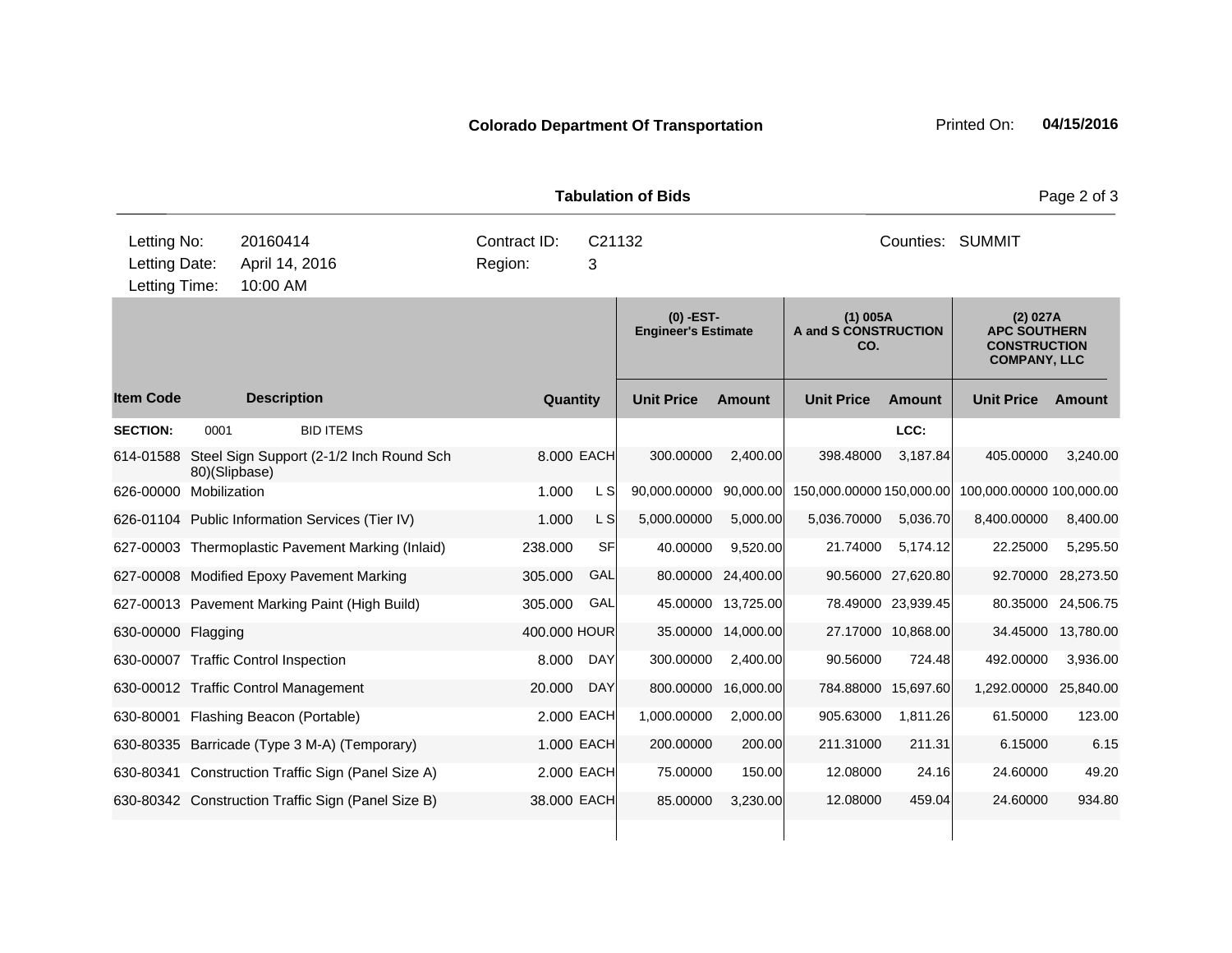|                                               |                                        |                                                                          |                         |             | <b>Tabulation of Bids</b>                 |                |                                           |                |                                                                               | Page 3 of 3    |
|-----------------------------------------------|----------------------------------------|--------------------------------------------------------------------------|-------------------------|-------------|-------------------------------------------|----------------|-------------------------------------------|----------------|-------------------------------------------------------------------------------|----------------|
| Letting No:<br>Letting Date:<br>Letting Time: | 20160414<br>April 14, 2016<br>10:00 AM |                                                                          | Contract ID:<br>Region: | C21132<br>3 |                                           |                |                                           |                | Counties: SUMMIT                                                              |                |
|                                               |                                        |                                                                          |                         |             | $(0)$ -EST-<br><b>Engineer's Estimate</b> |                | $(1)$ 005A<br>A and S CONSTRUCTION<br>CO. |                | (2) 027A<br><b>APC SOUTHERN</b><br><b>CONSTRUCTION</b><br><b>COMPANY, LLC</b> |                |
| <b>Item Code</b>                              |                                        | <b>Description</b>                                                       | Quantity                |             | <b>Unit Price</b>                         | Amount         | <b>Unit Price</b>                         | Amount         | <b>Unit Price</b>                                                             | Amount         |
| <b>SECTION:</b>                               | 0001                                   | <b>BID ITEMS</b>                                                         |                         |             |                                           |                |                                           | LCC:           |                                                                               |                |
|                                               |                                        | 630-80343 Construction Traffic Sign (Panel Size C)                       | 24.000 EACH             |             | 90.00000                                  | 2,160.00       | 12.08000                                  | 289.92         | 24.60000                                                                      | 590.40         |
|                                               |                                        | 630-80344 Construction Traffic Sign (Special)                            | 16.000                  | SF          | 27.00000                                  | 432.00         | 24.15000                                  | 386.40         | 123.00000                                                                     | 1,968.00       |
|                                               |                                        | 630-80358 Advance Warning Flashing or Sequencing<br>Arrow Panel (C Type) |                         | 2.000 EACH  | 2,000.00000                               | 4,000.00       | 905.00000                                 | 1,810.00       | 1,845.00000                                                                   | 3,690.00       |
| 630-80359                                     |                                        | Portable Message Sign Panel                                              | 25.000                  | <b>DAY</b>  | 100.00000                                 | 2,500.00       | 386.40000                                 | 9,660.00       | 153.75000                                                                     | 3,843.75       |
|                                               |                                        | 630-80360 Drum Channelizing Device                                       | 30.000 EACH             |             | 25.00000                                  | 750.00         | 12.08000                                  | 362.40         | 61.50000                                                                      | 1,845.00       |
| 630-80363                                     | (Flashing)                             | Drum Channelizing Device (With Light)                                    |                         | 4.000 EACH  | 30.00000                                  | 120.00         | 12.08000                                  | 48.32          | 61.50000                                                                      | 246.00         |
| 630-80380                                     | <b>Traffic Cone</b>                    |                                                                          | 100.000 EACH            |             | 12.00000                                  | 1,200.00       | 1.21000                                   | 121.00         | 6.15000                                                                       | 615.00         |
| <b>Section Totals:</b>                        |                                        |                                                                          |                         |             |                                           | \$1,457,383.25 |                                           | \$1,263,000.00 |                                                                               | \$1,431,486.45 |
|                                               | <b>Contract Grand Totals</b>           |                                                                          |                         |             |                                           | \$1,457,383.25 |                                           | \$1,263,000.00 |                                                                               | \$1,431,486.45 |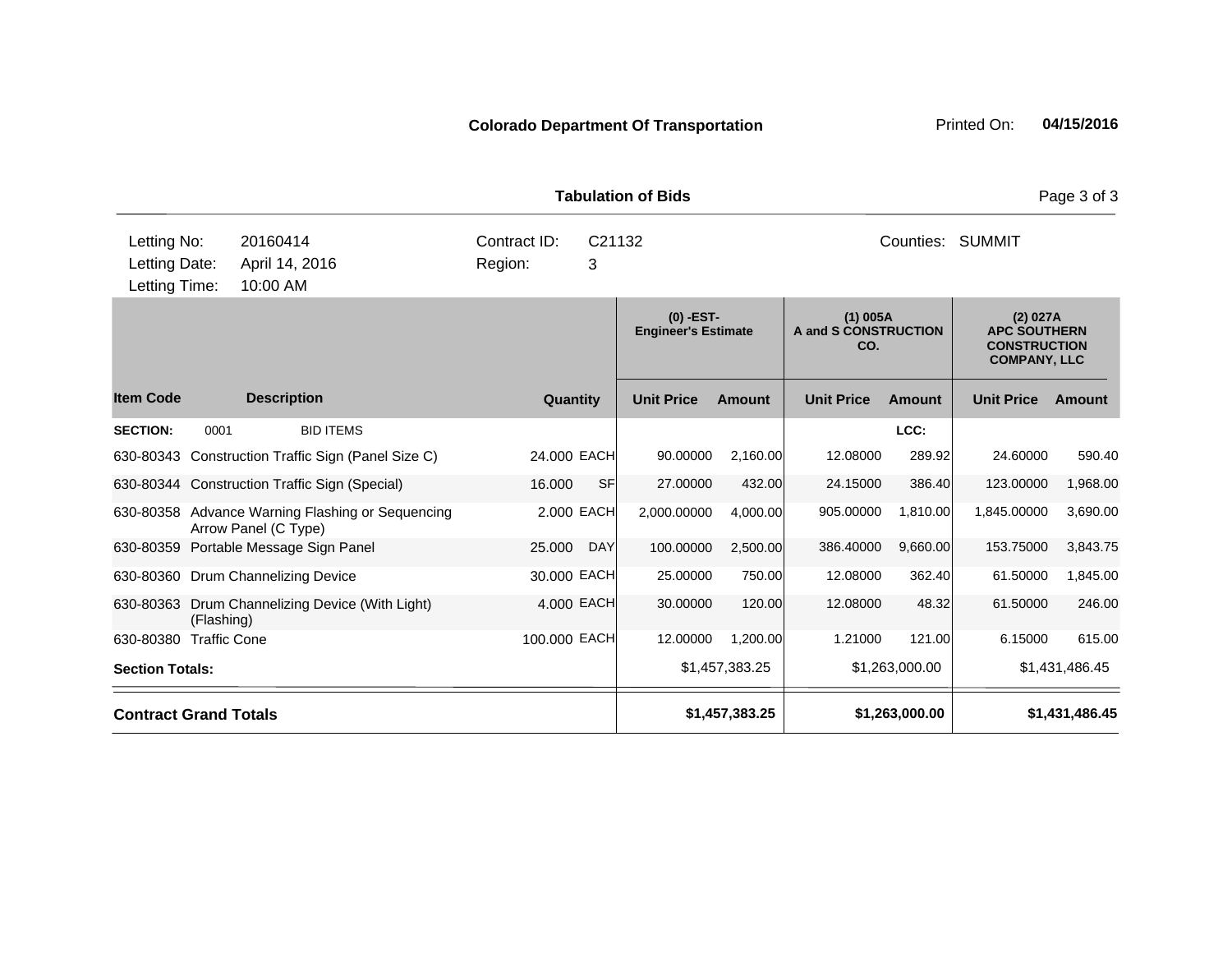|               |                |              | <b>Colorado Department Of Transportation</b> | Printed On:              | 04/15/2016  |
|---------------|----------------|--------------|----------------------------------------------|--------------------------|-------------|
|               |                |              | <b>Low Bid Item Analysis</b>                 |                          | Page 1 of 5 |
| Letting No:   | 20160414       | Contract ID: | C <sub>21132</sub>                           | Counties: SUMMIT         |             |
| Letting Date: | April 14, 2016 | Region:      | 3                                            |                          |             |
| Letting Time: | 10:00 AM       |              | Contract Time: 10/13/16 COMPLETION<br>DATE   | Project(s): NHPP0702-363 |             |

| Line            | Item/<br>Description                     | Quantity                                           | Estimated<br>Price | <b>Bid Price/</b><br>Units | Estimated<br>Amount | <b>Bid Amount</b> | <b>Bid Est</b><br>$\%$ | Overrun $(+)$<br>Underrun (-) |
|-----------------|------------------------------------------|----------------------------------------------------|--------------------|----------------------------|---------------------|-------------------|------------------------|-------------------------------|
| <b>SECTION:</b> | 0001                                     | <b>BID ITEMS</b>                                   |                    |                            |                     |                   |                        |                               |
| 0005            | 202-00240                                | 78,666.000<br>Removal of Asphalt Mat (Planing)     | 2.50000            | 2.00000<br>SY              | 196,665.00          | 157,332.00        | 80.00%                 | $-39,333.00$                  |
| 0010            | 202-00250<br>Removal of Pavement Marking | 29,205.000                                         | 1.35000            | 0.72000<br><b>SF</b>       | 39,426.75           | 21,027.60         | 53.33%                 | $-18,399.15$                  |
| 0015            | 202-00810<br>Removal of Ground Sign      | 4.000                                              | 75.00000           | 120.75000<br><b>EACH</b>   | 300.00              | 483.00            | 161.00%                | 183.00                        |
| 0020            | 203-01597<br>Potholing                   | 10.000                                             | 300.00000          | 50.00000<br><b>HOUR</b>    | 3,000.00            | 500.00            | 16.67%                 | $-2,500.00$                   |
| 0025            | 208-00035<br>Aggregate Bag               | 100.000                                            | 10.00000           | 1.00000<br>LF              | 1,000.00            | 100.00            | 10.00%                 | $-900.00$                     |
| 0030            | 208-00103                                | 10.000<br>Removal and Disposal of Sediment (Labor) | 55.00000           | 1.00000<br><b>HOUR</b>     | 550.00              | 10.00             | 1.82%                  | $-540.00$                     |
| 0035            | 208-00106<br>Sweeping (Sediment Removal) | 10.000                                             | 200.00000          | 1.00000<br><b>HOUR</b>     | 2,000.00            | 10.00             | 0.50%                  | $-1,990.00$                   |
| 0040            | 208-00107<br>Removal of Trash            | 10.000                                             | 90.00000           | 1.00000<br><b>HOUR</b>     | 900.00              | 10.00             | 1.11%                  | $-890.00$                     |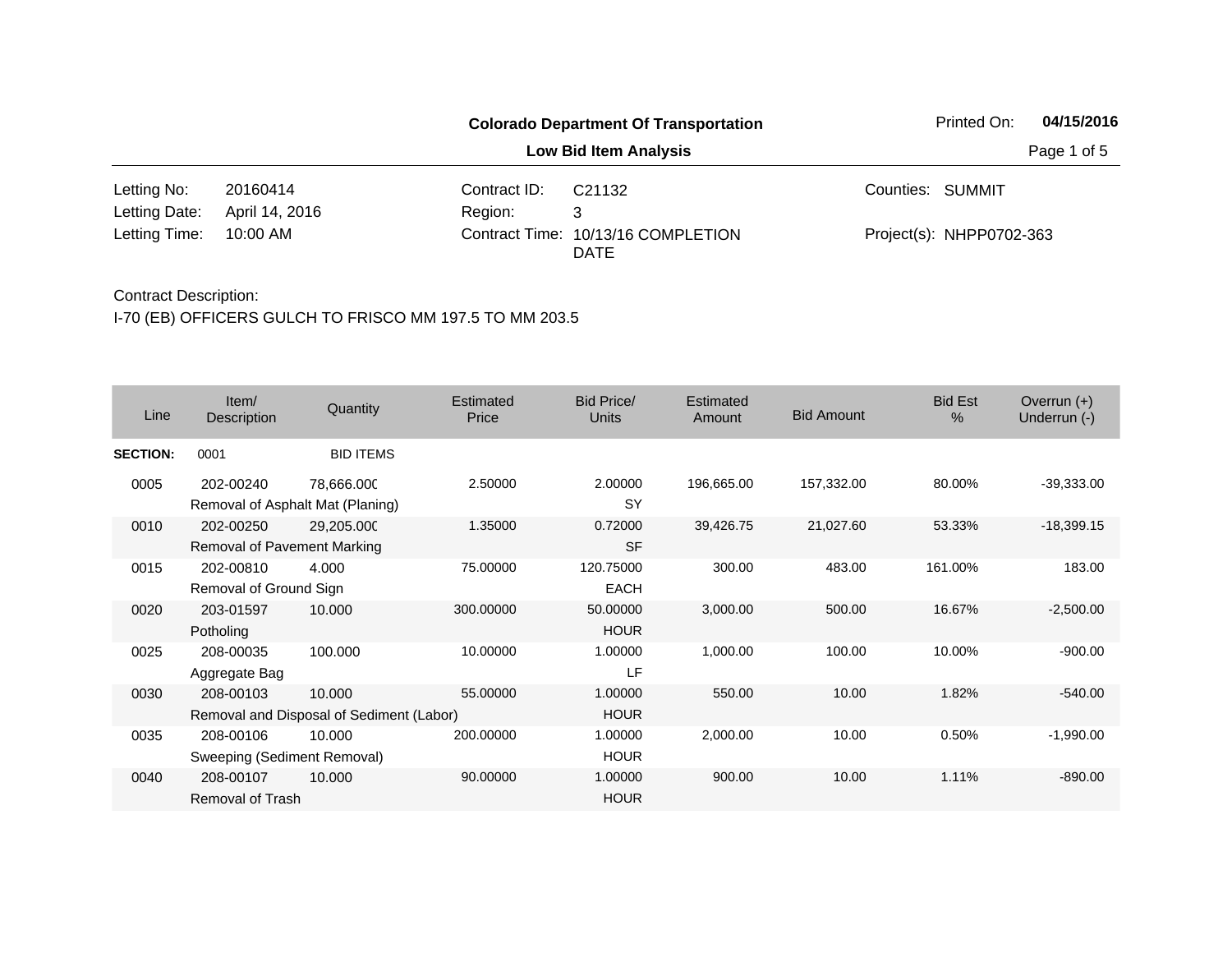|               |                |              | <b>Colorado Department Of Transportation</b>      | Printed On:              | 04/15/2016  |
|---------------|----------------|--------------|---------------------------------------------------|--------------------------|-------------|
|               |                |              | <b>Low Bid Item Analysis</b>                      |                          | Page 2 of 5 |
| Letting No:   | 20160414       | Contract ID: | C21132                                            | Counties: SUMMIT         |             |
| Letting Date: | April 14, 2016 | Region:      | 3                                                 |                          |             |
| Letting Time: | 10:00 AM       |              | Contract Time: 10/13/16 COMPLETION<br><b>DATE</b> | Project(s): NHPP0702-363 |             |

| Line            | Item/<br>Description        | Quantity                                        | Estimated<br>Price | Bid Price/<br><b>Units</b> | Estimated<br>Amount | <b>Bid Amount</b> | <b>Bid Est</b><br>$\%$ | Overrun $(+)$<br>Underrun (-) |
|-----------------|-----------------------------|-------------------------------------------------|--------------------|----------------------------|---------------------|-------------------|------------------------|-------------------------------|
| <b>SECTION:</b> | 0001                        | <b>BID ITEMS</b>                                |                    |                            |                     |                   |                        |                               |
| 0045            | 403-34801                   | 8,653.000<br>Hot Mix Asphalt (Grading SX) (100) | 85.00000           | 70.00000<br><b>TON</b>     | 735,505.00          | 605,710.00        | 82.35%                 | -129,795.00                   |
| 0050            | 411-03352                   | 519.000                                         | 500.00000          | 383.00000                  | 259,500.00          | 198,777.00        | 76.60%                 | $-60,723.00$                  |
|                 |                             | Asphalt Cement Performance Grade (PG 58-28)     |                    | <b>TON</b>                 |                     |                   |                        |                               |
| 0055            | 411-10253                   | 4,291.000                                       | 4.50000            | 4.00000                    | 19,309.50           | 17,164.00         | 88.89%                 | $-2,145.50$                   |
|                 | Emulsified Asphalt (CSS-1H) |                                                 |                    | GAL                        |                     |                   |                        |                               |
| 0060            | 614-00011                   | 96.000                                          | 25.00000           | 24.15000                   | 2,400.00            | 2,318.40          | 96.60%                 | $-81.60$                      |
|                 | Sign Panel (Class I)        |                                                 |                    | <b>SF</b>                  |                     |                   |                        |                               |
| 0065            | 614-01585                   | 88.000                                          | 30.00000           | 24.15000                   | 2,640.00            | 2,125.20          | 80.50%                 | $-514.80$                     |
|                 | (Post)                      | Steel Sign Support (2-1/2 Inch Round Sch 80)    |                    | LF                         |                     |                   |                        |                               |
| 0070            | 614-01588                   | 8.000                                           | 300.00000          | 398.48000                  | 2,400.00            | 3,187.84          | 132.83%                | 787.84                        |
|                 | 80)(Slipbase)               | Steel Sign Support (2-1/2 Inch Round Sch        |                    | <b>EACH</b>                |                     |                   |                        |                               |
| 0075            | 626-00000                   | 1.000                                           | 90,000.00000       | 150,000.00000              | 90,000.00           | 150,000.00        | 166.67%                | 60,000.00                     |
|                 | Mobilization                |                                                 |                    | L S                        |                     |                   |                        |                               |
| 0080            | 626-01104                   | 1.000                                           | 5,000.00000        | 5,036.70000                | 5,000.00            | 5,036.70          | 100.73%                | 36.70                         |
|                 |                             | Public Information Services (Tier IV)           |                    | L S                        |                     |                   |                        |                               |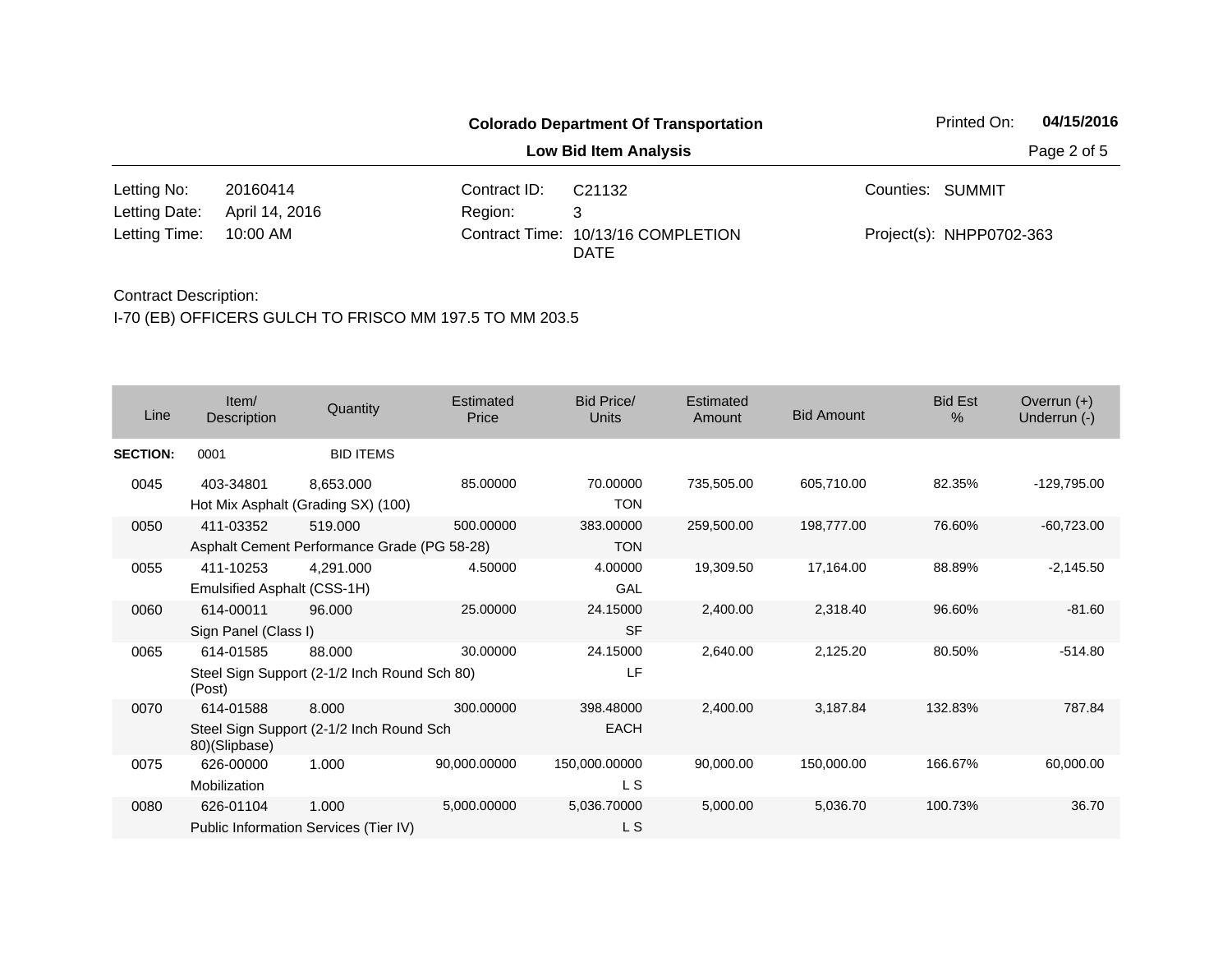|               |                |              | <b>Colorado Department Of Transportation</b> | 04/15/2016<br>Printed On: |             |  |
|---------------|----------------|--------------|----------------------------------------------|---------------------------|-------------|--|
|               |                |              | <b>Low Bid Item Analysis</b>                 |                           | Page 3 of 5 |  |
| Letting No:   | 20160414       | Contract ID: | C <sub>21132</sub>                           | Counties: SUMMIT          |             |  |
| Letting Date: | April 14, 2016 | Region:      | 3                                            |                           |             |  |
| Letting Time: | 10:00 AM       |              | Contract Time: 10/13/16 COMPLETION<br>DATE   | Project(s): NHPP0702-363  |             |  |

| Line            | Item/<br>Description              | Quantity                                | Estimated<br>Price | Bid Price/<br>Units | Estimated<br>Amount | <b>Bid Amount</b> | <b>Bid Est</b><br>$\%$ | Overrun $(+)$<br>Underrun (-) |
|-----------------|-----------------------------------|-----------------------------------------|--------------------|---------------------|---------------------|-------------------|------------------------|-------------------------------|
| <b>SECTION:</b> | 0001                              | <b>BID ITEMS</b>                        |                    |                     |                     |                   |                        |                               |
| 0085            | 627-00003                         | 238.000                                 | 40.00000           | 21.74000            | 9,520.00            | 5,174.12          | 54.35%                 | -4,345.88                     |
|                 |                                   | Thermoplastic Pavement Marking (Inlaid) |                    | <b>SF</b>           |                     |                   |                        |                               |
| 0090            | 627-00008                         | 305.000                                 | 80.00000           | 90.56000            | 24,400.00           | 27,620.80         | 113.20%                | 3,220.80                      |
|                 |                                   | Modified Epoxy Pavement Marking         |                    | GAL                 |                     |                   |                        |                               |
| 0095            | 627-00013                         | 305.000                                 | 45.00000           | 78.49000            | 13,725.00           | 23,939.45         | 174.42%                | 10,214.45                     |
|                 |                                   | Pavement Marking Paint (High Build)     |                    | GAL                 |                     |                   |                        |                               |
| 0100            | 630-00000                         | 400.000                                 | 35.00000           | 27.17000            | 14,000.00           | 10,868.00         | 77.63%                 | $-3,132.00$                   |
|                 | Flagging                          |                                         |                    | <b>HOUR</b>         |                     |                   |                        |                               |
| 0105            | 630-00007                         | 8.000                                   | 300.00000          | 90.56000            | 2,400.00            | 724.48            | 30.19%                 | $-1,675.52$                   |
|                 | <b>Traffic Control Inspection</b> |                                         |                    | DAY                 |                     |                   |                        |                               |
| 0110            | 630-00012                         | 20.000                                  | 800.00000          | 784.88000           | 16,000.00           | 15,697.60         | 98.11%                 | $-302.40$                     |
|                 | <b>Traffic Control Management</b> |                                         |                    | <b>DAY</b>          |                     |                   |                        |                               |
| 0115            | 630-80001                         | 2.000                                   | 1,000.00000        | 905.63000           | 2,000.00            | 1,811.26          | 90.56%                 | $-188.74$                     |
|                 | Flashing Beacon (Portable)        |                                         |                    | <b>EACH</b>         |                     |                   |                        |                               |
| 0120            | 630-80335                         | 1.000                                   | 200.00000          | 211.31000           | 200.00              | 211.31            | 105.66%                | 11.31                         |
|                 |                                   | Barricade (Type 3 M-A) (Temporary)      |                    | <b>EACH</b>         |                     |                   |                        |                               |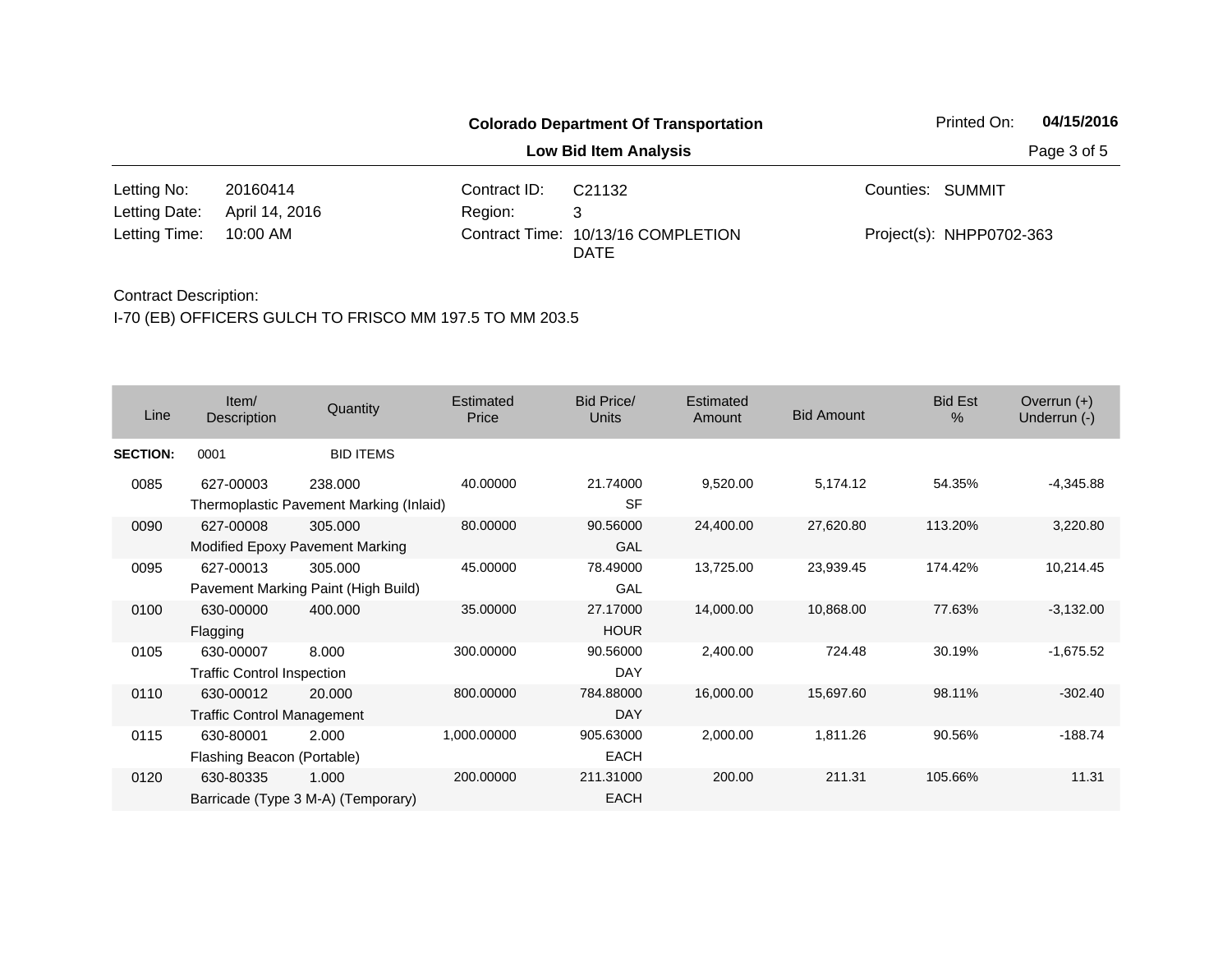|               |                |              | <b>Colorado Department Of Transportation</b> | Printed On:              | 04/15/2016  |
|---------------|----------------|--------------|----------------------------------------------|--------------------------|-------------|
|               |                |              | <b>Low Bid Item Analysis</b>                 |                          | Page 4 of 5 |
| Letting No:   | 20160414       | Contract ID: | C21132                                       | Counties: SUMMIT         |             |
| Letting Date: | April 14, 2016 | Region:      | 3                                            |                          |             |
| Letting Time: | 10:00 AM       |              | Contract Time: 10/13/16 COMPLETION<br>DATE   | Project(s): NHPP0702-363 |             |

| Line            | Item/<br>Description                     | Quantity                                              | Estimated<br>Price | Bid Price/<br><b>Units</b> | <b>Estimated</b><br>Amount | <b>Bid Amount</b> | <b>Bid Est</b><br>$\%$ | Overrun $(+)$<br>Underrun (-) |
|-----------------|------------------------------------------|-------------------------------------------------------|--------------------|----------------------------|----------------------------|-------------------|------------------------|-------------------------------|
| <b>SECTION:</b> | 0001                                     | <b>BID ITEMS</b>                                      |                    |                            |                            |                   |                        |                               |
| 0125            | 630-80341                                | 2.000<br>Construction Traffic Sign (Panel Size A)     | 75.00000           | 12.08000<br><b>EACH</b>    | 150.00                     | 24.16             | 16.11%                 | $-125.84$                     |
| 0130            | 630-80342                                | 38.000<br>Construction Traffic Sign (Panel Size B)    | 85.00000           | 12.08000<br><b>EACH</b>    | 3,230.00                   | 459.04            | 14.21%                 | $-2,770.96$                   |
| 0135            | 630-80343                                | 24.000<br>Construction Traffic Sign (Panel Size C)    | 90.00000           | 12.08000<br><b>EACH</b>    | 2,160.00                   | 289.92            | 13.42%                 | $-1,870.08$                   |
| 0140            | 630-80344                                | 16.000<br>Construction Traffic Sign (Special)         | 27,00000           | 24.15000<br><b>SF</b>      | 432.00                     | 386.40            | 89.44%                 | $-45.60$                      |
| 0145            | 630-80358<br>Panel (C Type)              | 2.000<br>Advance Warning Flashing or Sequencing Arrow | 2.000.00000        | 905.00000<br>EACH          | 4,000.00                   | 1,810.00          | 45.25%                 | $-2,190.00$                   |
| 0150            | 630-80359<br>Portable Message Sign Panel | 25.000                                                | 100.00000          | 386.40000<br>DAY           | 2,500.00                   | 9,660.00          | 386.40%                | 7,160.00                      |
| 0155            | 630-80360<br>Drum Channelizing Device    | 30,000                                                | 25.00000           | 12.08000<br><b>EACH</b>    | 750.00                     | 362.40            | 48.32%                 | $-387.60$                     |
| 0160            | 630-80363<br>(Flashing)                  | 4.000<br>Drum Channelizing Device (With Light)        | 30.00000           | 12.08000<br><b>EACH</b>    | 120.00                     | 48.32             | 40.27%                 | $-71.68$                      |